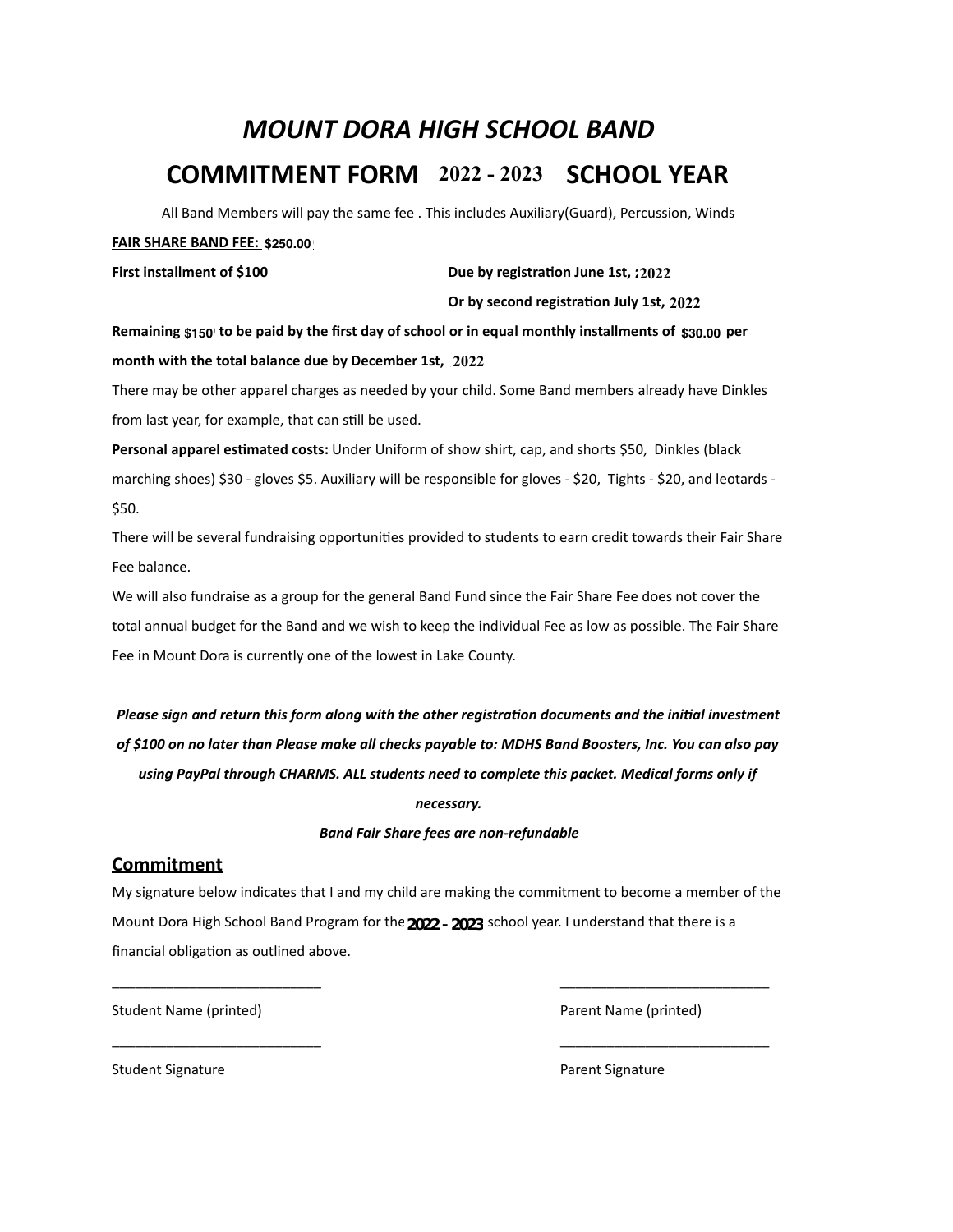#### **LAKE COUNTY SCHOOLS** FIELD TRIP/SCHOOL ACTIVITY PARENT CONSENT/LIABILITY WAIVER/MEDICAL RELEASE

| OVERNIGHT           |
|---------------------|
| <b>OUT-OF-STATE</b> |
| <b>OFF CAMPUS</b>   |

| Student                  |                                                                                    | School                            |                       | Mount Dora High Schoolx |       |
|--------------------------|------------------------------------------------------------------------------------|-----------------------------------|-----------------------|-------------------------|-------|
|                          | Club/Group/Class Mount Dora Band and Guard                                         | <b>Supervising Faculty Member</b> |                       | Michael Uhrich          |       |
| Activity                 | Various                                                                            | Location                          |                       | Various                 |       |
| Date & Time of Departure |                                                                                    | Date & Time of Return             |                       |                         |       |
|                          | Method of Transportation : $\chi$ School Bus $\chi$ Charter Bus $\chi$ Private Car |                                   | <b>Leased Vehicle</b> | Walking                 | Other |
|                          |                                                                                    | <b>MEDICAL INFORMATION</b>        |                       |                         |       |

Does your child have any of the following conditions?

| Does your child have any of the following echanomer |     |                                                    |                |  |                      |     |    |
|-----------------------------------------------------|-----|----------------------------------------------------|----------------|--|----------------------|-----|----|
| Epilepsy/Seizures Yes No                            |     | Motion Sickness Yes                                | N <sub>0</sub> |  | Diabetes             | Yes | No |
| Any Medication Yes No                               |     | Asthma/Wheezing Yes No                             |                |  | Heart Disease Yes No |     |    |
| Muscular/Skeletal Problems                          | Yes | No Hemophilia/Bleeding Disorders Yes No Allergies: |                |  |                      |     |    |

Is there any other condition which might possibly require treatment and/or medication during the trip? Yes No If yes, you must complete and attach the Administration of Non-Prescription Medication Consent Form and/or the Administration of Prescription Medication Consent Form.

#### PARENT CONSENT / LIABILITY WAIVER / MEDICAL RELEASE

I/We hereby give permission for my child to accompany employees of the LCSB, acting as chaperones, to for the days indicated above. I/We will not hold the LCSB nor their agents or employees accompanying the group responsible for any accident or injury to my child/ward.

In the event my child/ward causes any property damage or personal injury, whether individually or in concert with other persons or entities, I/we agree to indemnify and hold harmless the LCSB, its agents and employees.

I/We have read all the information in regards to this trip. I/we are aware of guidelines of said trip and the number of chaperones which will accompany my/our child/ward.

I/We hereby grant permission to the attending physician or his consulting physicians, to render to my/our child/ward any emergency treatment, medical or surgical care that might be deemed necessary to the health and well-being of said child/ward. Also, when necessary for the administering of such care, I/we grant permission for hospitalization at an accredited hospital.

I/We assume full responsibility and liability for any and all expenses, damage, accident, illness, injury or medical expense of and to my/our child/ward or my/our property resulting from such participation. I/We attest and affirm that the participant has no limitation that should prevent participation in the activity and I/we have not been advised or informed by anyone to the contrary.

I/We further agree to inform the appropriate school official(s) should my/our child/ward's physical condition change in any way and any time so as to affect his/her participation in the activity herein named.

I/We further relieve and release said LCSB from any liability in its failure to carry insurance upon my/our said child/ward.

Our/My child/ward has medical insurance \_\_\_\_\_\_\_ Yes \_\_\_\_\_\_ No If yes, you must complete and attach a copy of proof of insurance to this form. Policy  $#$ Insurance Co

Home Phone Work Phone Cell Phone Emergency Phone

Parent/Guardian Name (Please Print) Parent/Guardian Name (Signature) Date Home Address / City / Zip

THIS SECTION MUST BE COMPLETED BY PARENT/GUARDIAN ONLY IF CHILD/WARD IS GOING OUT-OF-STATE OR OVERNIGHT!

#### (SIGN IN PRESENCE OF A NOTARY)

Parent/Guardian Signature

NOTARY STATEMENT STATE OF FLORIDA, COUNTY OF LAKE

, personally known to me or proved to me on before me personally appeared On the basis of satisfactory evidence to be the person whose name is subscribed to the instrument and acknowledged to me that he/she executed the same in his/her authorized capacity and that by his/her signature on the instrument, the person or the entity upon behalf of which the person acted, executed the instrument.

WITNESS my hand and official seal

One copy must be retained by the administration and a duplicate copy must accompany the sponsor when leaving school property with student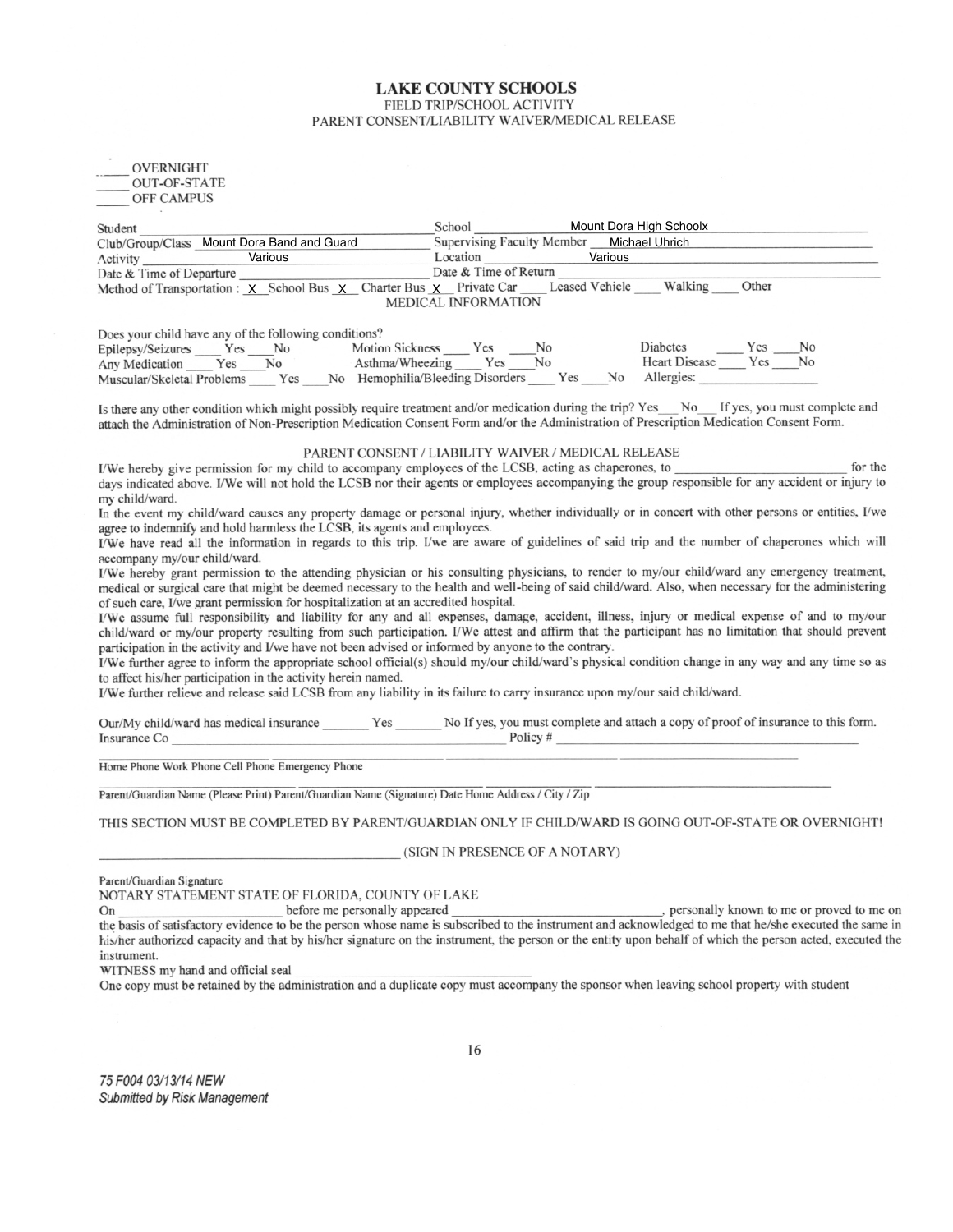## **LAKE COUNTY SCHOOLS**  ADMINISTRATION OF NON-PRESCRIPTION MEDICATION CONSENT FORM

Non-prescription medication may be administered at school by school personnel when such medication is necessary for school attendance and cannot otherwise be accomplished. The non-prescription medication may be administered for 3 days during school year. If a medication is necessary beyond the 3 days, the school will need a doctor's statement that this medication is necessary during school hours for the health needs of the student. *Medication must be brought to school by parent/guardian in a sealed unopened container.* A form must be completed for each medication administered.

| Student School                                                                                                                                                                                                                                           |                            |                                          |  |  |  |
|----------------------------------------------------------------------------------------------------------------------------------------------------------------------------------------------------------------------------------------------------------|----------------------------|------------------------------------------|--|--|--|
|                                                                                                                                                                                                                                                          |                            |                                          |  |  |  |
| Address and the contract of the contract of the contract of the contract of the contract of the contract of the contract of the contract of the contract of the contract of the contract of the contract of the contract of th                           |                            |                                          |  |  |  |
|                                                                                                                                                                                                                                                          |                            |                                          |  |  |  |
|                                                                                                                                                                                                                                                          |                            |                                          |  |  |  |
|                                                                                                                                                                                                                                                          |                            |                                          |  |  |  |
| Purpose/reason for this medication                                                                                                                                                                                                                       |                            |                                          |  |  |  |
| Special instructions on administration of medication (i.e. to be given after lunch, do not chew, to be given with food, etc.)                                                                                                                            |                            |                                          |  |  |  |
|                                                                                                                                                                                                                                                          |                            |                                          |  |  |  |
|                                                                                                                                                                                                                                                          |                            | to administer the above medication to my |  |  |  |
| (Name of School)<br>child, <u>Child</u> , Child, Child, Child, Child, Child, Child, Child, Child, Child, Child, Child, Child, Child, Child, Child, Child, Child, Child, Child, Child, Child, Child, Child, Child, Child, Child, Child, Child, Child, Chi |                            |                                          |  |  |  |
|                                                                                                                                                                                                                                                          | (Doctor's Name and Number) |                                          |  |  |  |
|                                                                                                                                                                                                                                                          |                            |                                          |  |  |  |
| Parent Signature                                                                                                                                                                                                                                         |                            | Date                                     |  |  |  |
| Doctor Signature Optional                                                                                                                                                                                                                                |                            | Date                                     |  |  |  |
| Doctor's Official Stamp                                                                                                                                                                                                                                  |                            |                                          |  |  |  |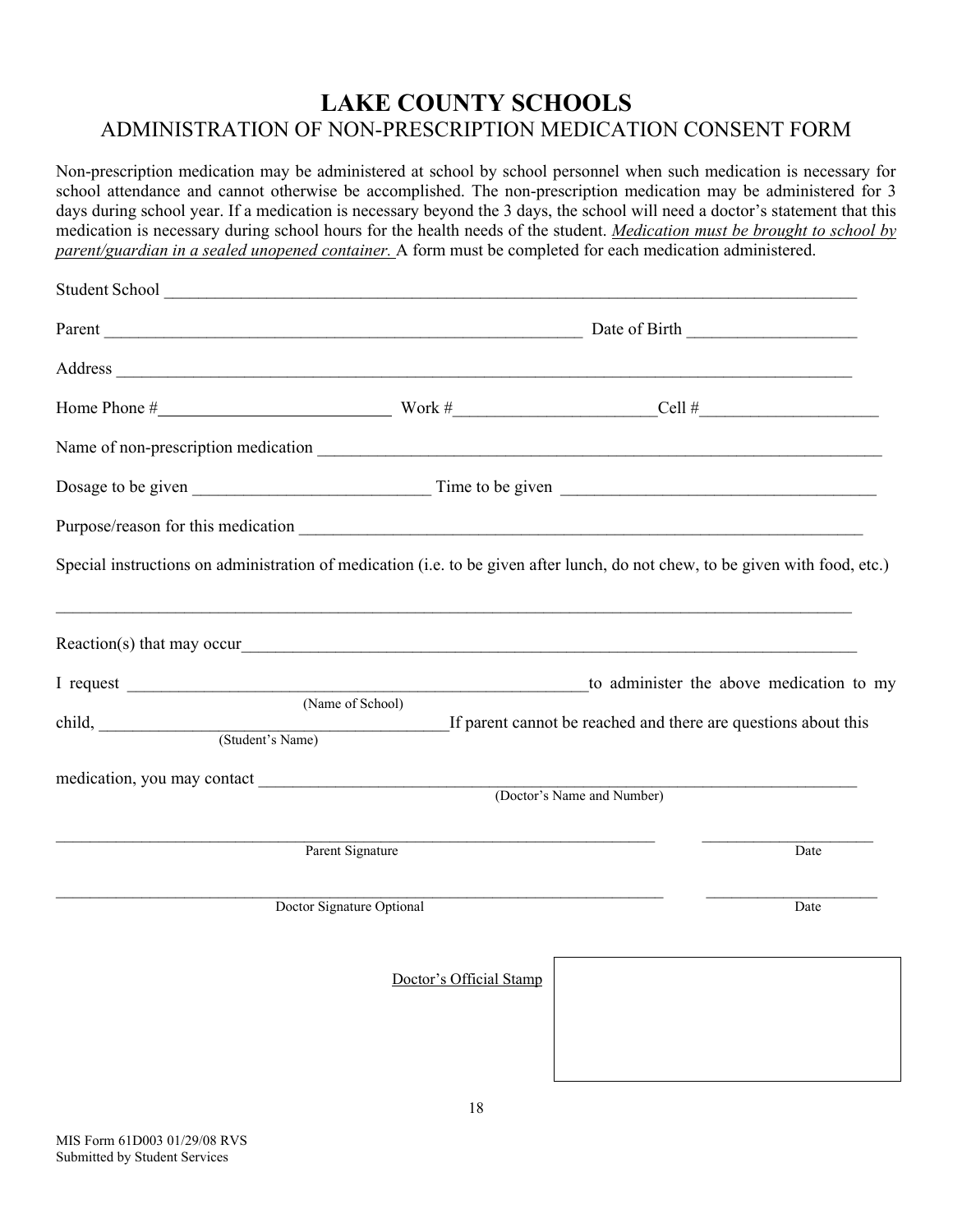## **LAKE COUNTY SCHOOLS**  ADMINISTRATION OF PRESCRIPTION MEDICATION CONSENT FORM

Medications must be brought to school by the parent; NEVER by the student. The medication must be presented to school personnel in the original container with a current date. Metered inhalers should have the label affixed to the inhaler for easy identification or must be in the original box with prescription label. The parent must give the first dose of prescription medication at home. Under no circumstances will the school accept more than a four-week (30 days) supply of prescription medication. Parents may request that the pharmacist dispense two labeled bottles for medication, one for home and the other for school.

|                         |                  | Student School                                                                                                        |                                                                                                                                                                                                                                |  |
|-------------------------|------------------|-----------------------------------------------------------------------------------------------------------------------|--------------------------------------------------------------------------------------------------------------------------------------------------------------------------------------------------------------------------------|--|
|                         |                  |                                                                                                                       |                                                                                                                                                                                                                                |  |
|                         |                  |                                                                                                                       | Address and the contract of the contract of the contract of the contract of the contract of the contract of the contract of the contract of the contract of the contract of the contract of the contract of the contract of th |  |
|                         |                  |                                                                                                                       |                                                                                                                                                                                                                                |  |
|                         |                  |                                                                                                                       |                                                                                                                                                                                                                                |  |
|                         |                  |                                                                                                                       |                                                                                                                                                                                                                                |  |
|                         |                  |                                                                                                                       |                                                                                                                                                                                                                                |  |
| Please circle one:      | may              | may not                                                                                                               | carry and use the inhaler himself/herself.                                                                                                                                                                                     |  |
|                         |                  |                                                                                                                       | Special instructions on administration of medication (i.e. to be given after lunch, do not chew, to be given with food, etc.)                                                                                                  |  |
| I request               |                  |                                                                                                                       | to administer the above medication to my                                                                                                                                                                                       |  |
| child, (Student's Name) | (Name of School) | <u> La componenta de la componenta de la componenta de la componenta de la componenta de la componenta de la comp</u> | If parent cannot be reached and there are questions about this                                                                                                                                                                 |  |
|                         |                  |                                                                                                                       | (Doctor's Name and Number)                                                                                                                                                                                                     |  |
|                         | Parent Signature |                                                                                                                       | Date                                                                                                                                                                                                                           |  |
|                         | Doctor Signature |                                                                                                                       | Date                                                                                                                                                                                                                           |  |
|                         |                  | Doctor's Official Stamp                                                                                               |                                                                                                                                                                                                                                |  |